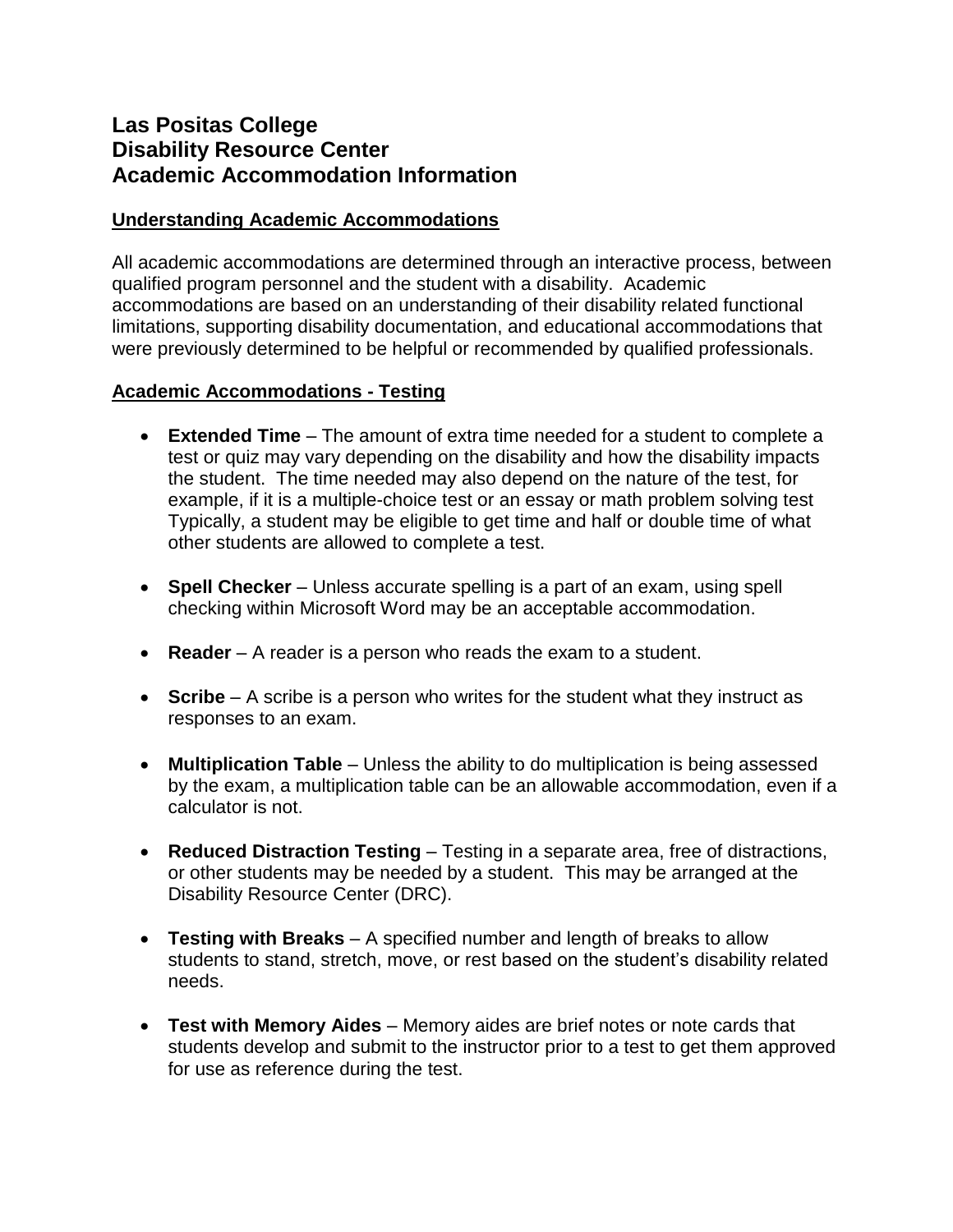# **Assistive Technology and Equipment**

- **Kurzweil 3000/1000** This is primarily a scan and read software program that allows a student to create their own eText, but it also has numerous study tools and writing tools built-in to aide learning. The K1000 is designed for non-sighted users.
- **Dragon Naturally Speaking** This is speech to text application software. It is the opposite of Kurzweil, in that instead of reading text, it takes your spoken word and converts it into digital text. It requires dedicated individualized training and special vocabulary to be used to be effective.
- **CCTVs / Magnifier** These are hardware versions of a screen enlarger. These work by placing your book or other material under the monitor, where there is a camera, which transmits the enlarged text to the screen. It also allows to have the contrast and display colors to be controlled by the user.

## **Alternative Media Accommodations**

- **eText** eText is simply electronic text, which can be read out loud, enlarged, converted to MP3, shown with better contrasting colors, and many other variables to improve access and retention via the computer.
- **Braille Text / Tactile Materials** These are text and reading materials for nonsighted students.
- **Enlarged Print** Recommended generally for low-vision students. This magnified print may also be better accomplished, and accommodated via eText, but may still be preferred by some students.
- **Audio Description** This may be needed for non-sighted students to describe visual content or context.
- **Learning Ally** Assistance for students with specific learning, visual, or physical disabilities. It gives students access to pre-converted electronic texts that we do not produce in-house or request through the Alternate Text Production Center (ATPC).
- **Closed Captioning** Specifically for deaf or hard of hearing students but many studies have shown that all students may benefit from captioning. This is a great example of Universal Design for Learning (UDL).